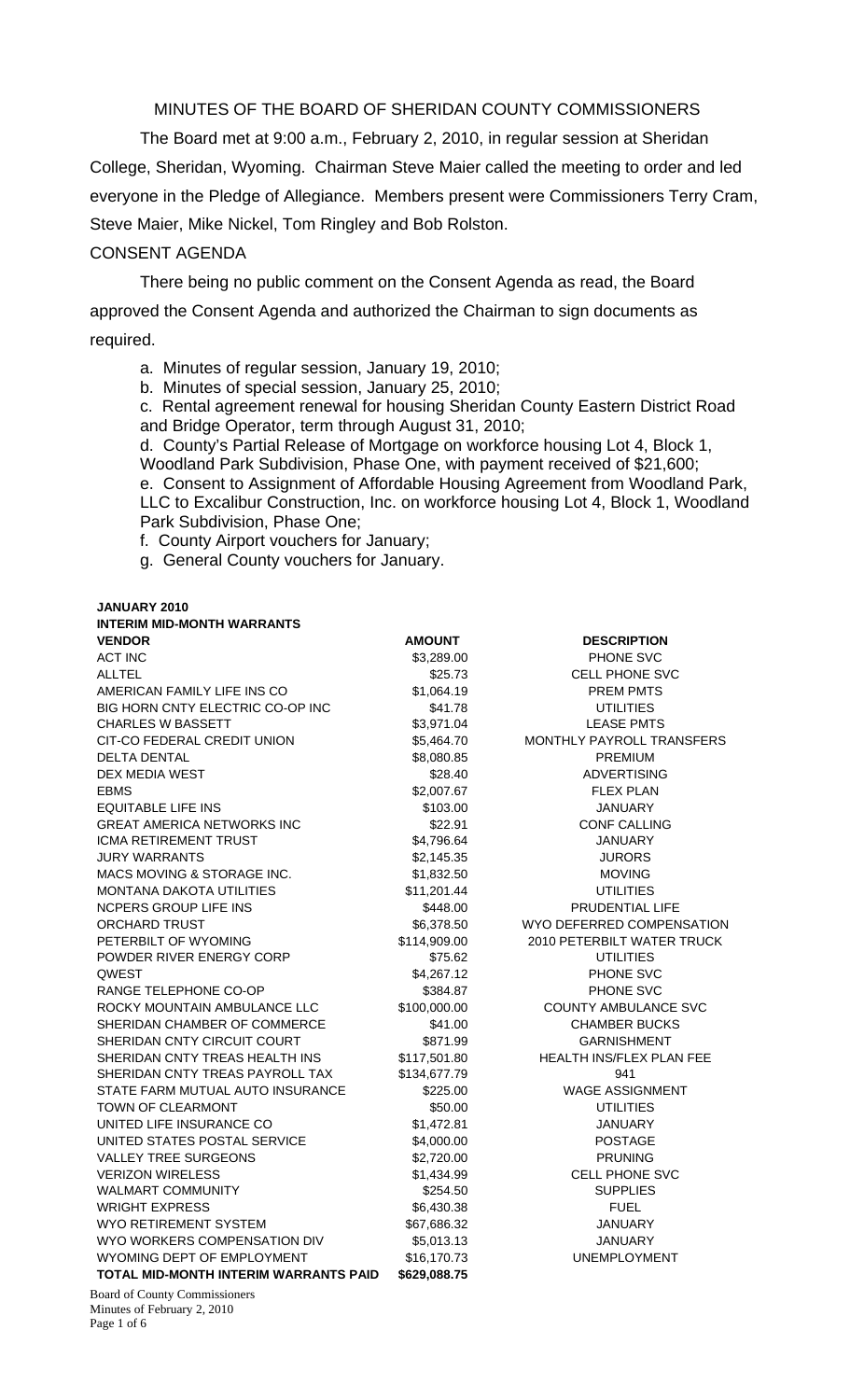**GENERAL COUNTY WARRANTS VENDOR CONSUMING AMOUNT AMOUNT DESCRIPTION** A & M SERVICE & SUPPLY \$1,137.55 TONERS A PLUS PLUMBERS INC **523,972.00** INSTALL COURTHOUSE SNOWMELT ABC SIGNS AND SPECIALTIES **\$80.00** \$80.00 GRAPHICS ADDCO OFFICE SYSTEMS  $$1,579.60$  CONTRACT ADSIT CONSTRUCTION  $$2,299.10$  FENCING, SIGNAGE ALSCO \$405.04 SUPPLIES AMERICAN CORRECTIONAL ASSOCIATION  $$51.50$  STANDARDS SUP AMERICAN MAID **\$1,280.00** \$1,280.00 CLEANING SVC AMERICAN SOCIETY FOR HORTICULTURAL \$200.00 MEMBERSHIP ANYTHING WOOD **\$667.50** SNOW REMOVAL A-PLUS SERVICES **\$70.00** \$70.00 TOWING ASSOCIATION OF PUBLIC SAFETY \$916.00 \$916.00 CLASSES BEALL CORPORATION **5445.00** \$445.00 PARTS BERRY, DAVID \$390.00 CONTR LABOR, DEP CORONER BIG HORN TIRE INC **\$24,527.16** \$24,527.16 TIRES BINOS GROCERY **\$750.16** SUPPLIES BITEMAN & ASSOCIATES  $$625.00$  SCAN CORNER RECORDS BOB BARKER COMPANY **1955.61** \$955.61 SUPPLIES BOBS PEST CONTROL SERVICE SERVICE BRESNAN COMMUNICATIONS 668.19 S68.19 CABLE TV BURGESS DESIGN GROUP  $$1,275.00$  BOOKLET DEVELOPMENT BUSTECH INC **BUSTECH INC BUSTECH INC CONSUMING A STATE ASSAULT A** \$152.00 **PRINTER** CARLSON, KATIE \$70.95 MILEAGE CARQUEST AUTO PARTS **1998 1999.20** S699.20 **PARTS** CARR, THOMAS \$1,000.00 STG FACILITY LEASE PMT CARTRIDGE WORLD **\$40.97** CARTRIDGE WORLD CBM FOOD SERVICE **\$18,718.72** INMATE MEALS CDW GOVERNMENT INC  $$20,736.46$  SWITCHES, SERVER, EQUIP CED INC **EXAMPS** CHAMPION FERRIES FUNERAL HOME \$3,750.00 SERVICES, PHN, RENT CHERNI AUTO REPAIR **1990 120 CHERNI AUTO REPAIRS** \$310.02 REPAIRS CIRCLE S SANITATION **\$140.00** \$140.00 TRASH CITY LANDFILL **320.00** LANDFILL **320.00** LANDFILL CITY OF SHERIDAN \$676.29 UTILITIES, PHONE, VIN CLARION ASSOCIATES **\$2,135.01** \$2,135.01 CONSERVATION DESIGN COLLINS COMMUNICATIONS \$70.00 INTERNET COMMUNICATION TECHNOLOGIES 6505.00 INSTALL DESKSET COMPUTER SOFTWARE ASSOCIATES  $$200.00$  WEBHOST FEE COMTRONIX **6324.00 COMTRONIX COMTRONIX** CORRECTIONAL HEALTHCARE MANAGEMENT \$17,117.63 INMATE MEDICAL CRAFTCO METAL SERVICES **\$195.13** FAB CONCRETE PANS CRESCENT ELECTRIC SUPPLY 587.24 SATE SERIES AND STRUCK SUPPLY CULLIGAN OF SHERIDAN \$159.35 FILTER CHNG, WATER DAVIS & CANNON **\$114.26** LEGAL DEWEY, CARLTON \$30,000.00 CRUSHED BASE MATERIAL EAST RIDGE TOWING **EAST RIDGE TOWING \$191.00** \$191.00 TOWING ED HAMMER INC **EXECUTE:** THE SECTION OF SECTION AND SECTION OF CHNGS, REPAIRS EDAW INC. **\$5,000.00** S5,000.00 RIPARIAN MAPPING ENTECH INC **63,784.88** FAIRGROUNDS PH 1A FASTENAL \$528.88 PARTS FECK, SUSAN **EXECUTE A SUSAN SECURE A SECURE A SECURE A SS1.15** MILEAGE FEDEX \$189.53 SHIPPING FERRIES, JAY \$150.00 DEP CORONER FERRIES, MARK \$300.00 \$300.00 CORONER FLAHARTY, JAN \$308.32 LEGAL FLYNN, ALLISON \$235.37 TRAVEL, SUP FREMONT MOTOR **Example 20** State Control and State Control & State Control and PARTS GASES PLUS \$740.23 ICEMELT, SUP HADLEY LAW OFFICE **12000** S3,740.00 CLEGAL HARVEST MOON INC  $$2,500.00$  LEASE PMT HEALTH EDUCATION ASSOC \$39.70 \$39.70 DVD HEALY LAW FIRM  $$1,112.00$  LEGAL HEARTLAND KUBOTA \$36.55 GUARD CHAIN HININGER, SCOTT \$279.30 TRAVEL HOUSE OF CLEAN **Example 20** CRTDGS 415.06 **CRTDGS** IDEAL SEATING INC **\$1,012.50** S1,012.50 CHAIR INDUSTRIAL COMMUNICATIONS & ELECTRONICS \$625.80 POWER SUPPLY

Board of County Commissioners Minutes of February 2, 2010 Page 2 of 6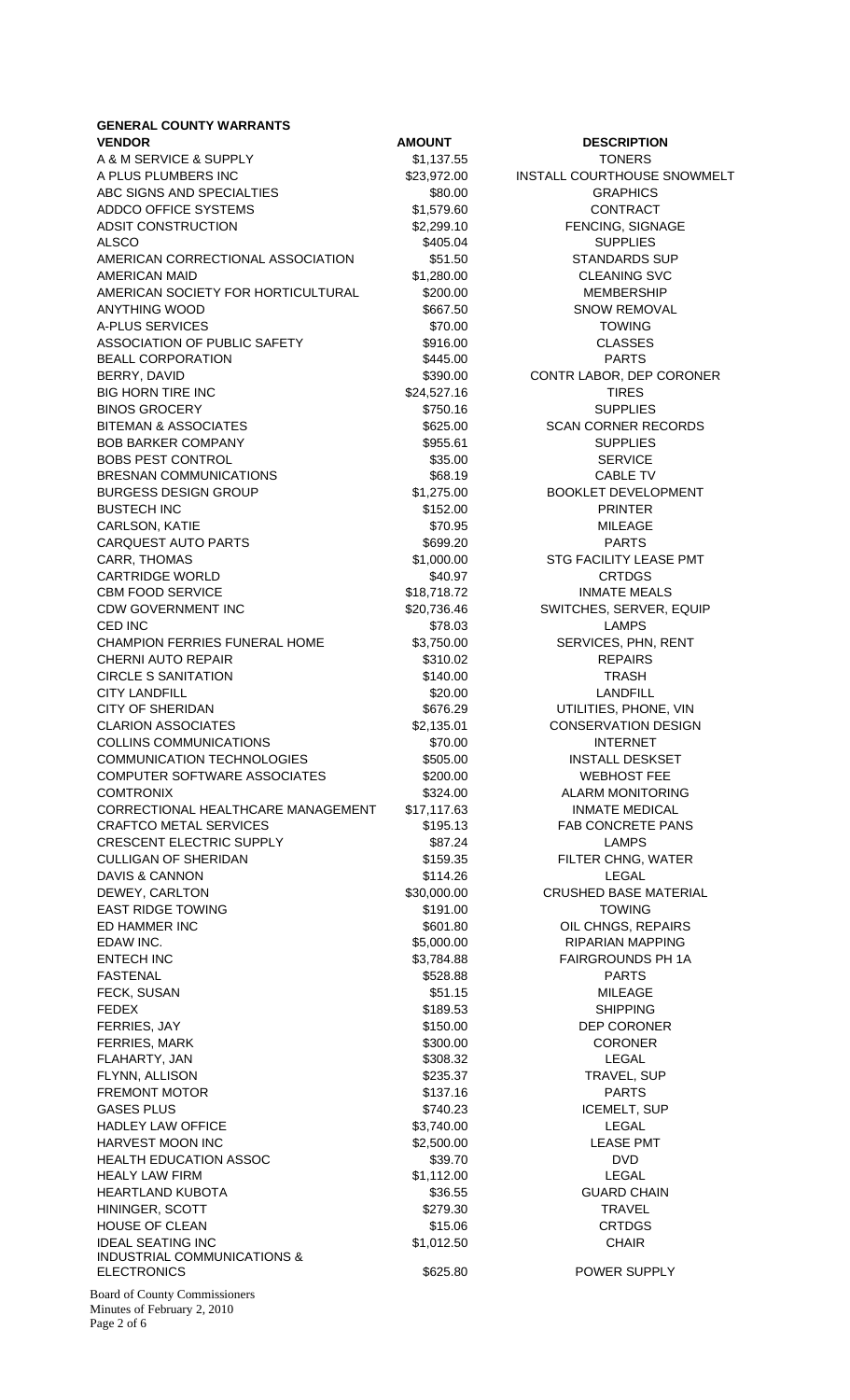Board of County Commissioners INDUSTRIAL TOWEL \$33.92 TOWELS INTER-MOUNTAIN LAB **\$50.00** \$50.00 TESTING INTN'L ASSOC FOR PROPERTY & EVIDENCE \$100.00 MEMBERSHIPS INTOXIMETERS \$5,645.00 INTOXIMETER JACKS TRUCK & EQUIPMENT \$166.31 PARTS JACKSON ELECTRIC **1992** S97.50 ELECTRICAL WORK JB STORAGE CONTAINERS  $$260.00$  STG CONT RENT JIFFY LUBE \$118.97 OIL CHNGS KINNAIRD LAW OFFICE **A CONSTRUCTED A CONSTRUCT A CONSTRUCT S** \$393.75 LEGAL KMART \$41.45 SUPPLIES KNECHT HOME CENTER **SAULT AND SET A SUPPLIES** \$35.16 SUPPLIES LANNANS SUPPLY CO **\$5.60** \$5.60 MATERIAL LATITUDES TRAVEL **12000 CONTRACTES 10000 CONTRACTES 31,560.70** AIRFARE MASTERCARD \$6,310.76 S6,310.76 JANUARY BILLS MEMORIAL HOSPITAL \$45,564.41 INVOL HOSP, FIXED COST PMT, EMPL MED MHL SYSTEMS  $$4,111.31$  WEAR SHOES MIKES ELECTRIC **1200 CONTROLLER SECONDE S602.50** ELECTRICAL WORK MOTOROLA \$16,544.00 RADIOS MURPHY. RAY **\$90.00** \$90.00 CONTR LABOR NAPA AUTO PARTS **Example 20 Second 10 SSS-46** PARTS, SUP NATIONAL BUSINESS SYSTEMS  $$392.27$  VHCL LIC POSTCARDS NATIONAL WIC ASSOCIATION  $$50.00$ MEMBERSHIP NEUMAYER, NICK **but a struck and the set of the struck of the struck and struck and struck and struck and struck** NEVES UNIFORMS \$256.56 SHIRTS, FLAGS NEWMAN TRAFFIC SIGNS \$1,832.00 MATERIAL NICKEL, MIKE \$72.00 MILEAGE NORTHERN WY MENTAL HEALTH CTR \$267.50 TESTING ONE-CALL OF WYOMING **\$103.00** \$103.00 MEMBERSHIP OREILLY AUTOMOTIVE **12.25 BITTYS, CLNR** PAETEC **120 PHONE SERVICE** 325.26 PHONE SERVICE PC MALL GOV **\$2,218.62** COMPUTERS PHOTO FINISH **\$9.99** ENLARGEMENT PLAINS TIRE CO **\$723.92** TIRES PORTER MUIRHEAD CORNIA & HOWARD \$40,000.00 FINANCIAL STMTS AUDIT POSITIVE PROMOTIONS 6413.49 KEY RINGS POWDER RIVER POWER **by the CONDUCT SANCTON S97.49** PARTS PRESTO PRINT & COPY SVC  $$4.00$  LAMINATIONS PRILL BROTHERS INC **Example 20 Step 20 S1,431.97** PREVENTATIVE MAINT PRIORITY DISPATCH  $$5,700.00$  SOFTWARE Q BUSINESS SOURCE  $$244.21$  FORMS, ENV QUIK SAK \$41.81 FUEL QUILL CORPORATION 6360.58 SUPPLIES QWEST \$0.23 PHONE SVC RANDALL ENGINEERING SURVEYS \$6,195.00 5TH ST ROW SCHONENBACH, KATHIE \$34.65 MILEAGE SECURITY TRANSPORT SVC \$2,906.80 INMATE TRANSPORT SHERIDAN ACE HARDWARE \$48.91 SUPPLIES SHERIDAN AREA WATER SUPPLY **S286.45** WATER SHERIDAN CHAMBER OF COMMERCE \$33.75 MEMBERSHIP SHERIDAN CNTY AIRPORT  $$18,366.67$  LEASE, FIXED COST PMTS SHERIDAN CNTY CLERK \$118.49 SUPPLIES SHERIDAN CNTY CLERK OF DISTRICT COURT \$147.73 REFRESHMENTS SHERIDAN CNTY COMMISSIONERS \$141.49 SUPPLIES SHERIDAN CNTY FAIR ASSN \$41,666.67 FIXED COST PMT SHERIDAN CNTY FULMER PUBLIC LIBRARY \$114,500.00 FIXED COST PMT SHERIDAN CNTY JUSTICE OFFICE  $$142.50$  TUTORING SHERIDAN CNTY PUBLIC HLTH 630.50 \$30.50 POSTAGE SHERIDAN CNTY SCHOOL DIST #3  $$80.00$  YEARBK AD SHERIDAN COMMERCIAL CO  $$279.05$  SUPPLIES SHERIDAN COMPUTER INC **\$157.70** \$157.70 CTDGS, SUP SHERIDAN ELECTRONICS **\$40.38** SUPPLIES SHERIDAN LOCK & KEY **\$75.70** \$75.70 WORK ON LOCKS SHERIDAN MEDIA **\$3,261.00** \$3,261.00 ADVERTISING SHERIDAN PRESS \$2,774.70 ADVERTISING SHERIDAN SAW SERVICE **\$113.01** \$113.01 HELMETS, SUP SHERIDAN TENT & AWNING \$60.00 \$60.00 COVERS SHIPTONS BIG R \$293.82 SUPPLIES SOURCE OFFICE PRODUCTS  $$634.66$  SUPPLIES SPEARFISH AMBULANCE SVC \$6.00 \$6.00 CPR CARDS ST. VINCENT HEALTHCARE  $$161.11$  FACILITY CHG STATE OF WYO-OFFICE OF PUB DEFENDER \$5,349.20 GAL

Minutes of February 2, 2010 Page 3 of 6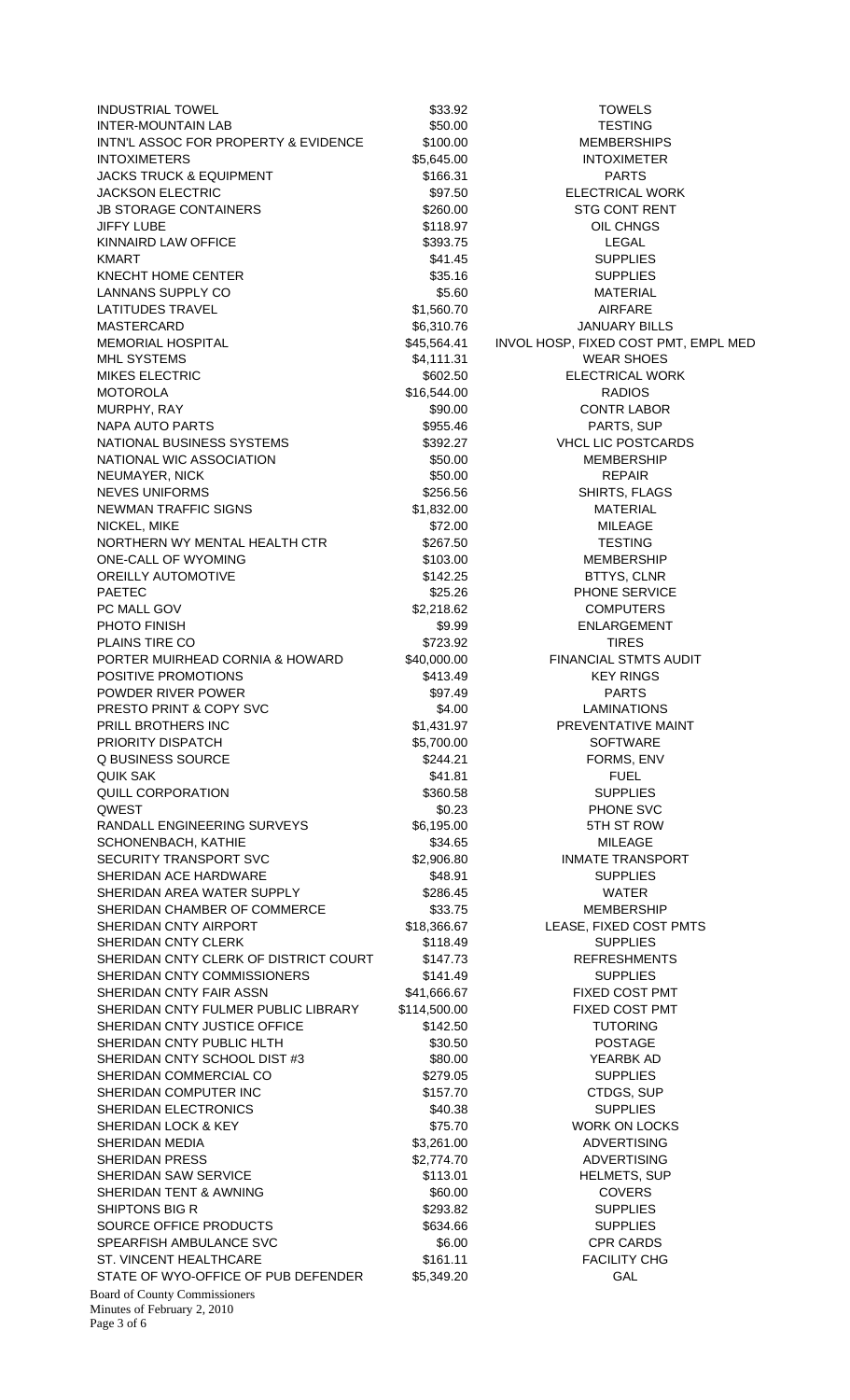STEVES TRUCK SVC \$90.27 FLTRS STRAHAN, HUNTER & ASSOC  $$1,334.67$  HEALTH OFFICER, INVOL HOSP, SCREENING SWANSON SERVICES CORP \$2,423.50 COMMISSARY ORDERS SYSCO FOOD SERVICES \$463.06 \$463.06 SUPPLIES TW ENTERPRISES **\$717.51 EXECUTE:** S717.51 **REPAIR** TERRY, SUSAN \$331.38 TERRY, SUSAN THE BIG HORN MOUNTAIN RADIO NETWORK \$357.00 ADVERTISING THE COUNTRY BOUNTY **\$292.50** ADVERTISING THE UPS STORE **\$34.72** SHIPPING THOMAS L BENNETT MD  $$1,610,00$  AUTOPSY THRONE LAW OFFICE **1200 CHAUGE 1200 CHAUGE 1200 CHAUGE 1200 CHAUGE 1200 CHAUGE 1200 CHAUGE 1200 CHAUGE 1200 CH** TIRE-RAMA \$20.00 REPAIR TITAN MACHINERY **\$134.62 PARTS** TONGUE RIVER HIGH SCHOOL **\$145.50** \$145.50 COPIES TOP OFFICE PRODUCTS  $$3,137.01$  CABINETS, COPY CHGS, SUP TRACKER SOFTWARE CORP \$375.00 SUPPORT, MAINT TRICOUNTY GAS **\$463.50** \$463.50 PROPANE TSP INC \$11,792.71 ULTRAMAX AMMUNITION \$3,784.00 \$3,784.00 UROSZEK, CHRISTOPHER \$595.50 BRKTS VALLEY MOTOR HONDA  $$1,892.58$  GENERATOR, KEY VALLEY MOTOR LEASING \$2,451.54 LEASE PMTS VALLEY TREE SURGEONS THE SURGEONS \$2,085.00 PRUNE TREES VALLEY WELDERS SUPPLY **\$95.35** SUPPLIES VISTA WEST ENGINEERING \$17,486.83 W BRUNDAGE LN-AIRPORT RD, CNTY RDS VOLUNTEERS OF AMERICA  $$50.00$  SCREENING WC&PAA \$225.00 DUES WPCI 80 NOVEMBER 100 NOVEMBER 100 NOVEMBER 100 NOVEMBER 100 NOVEMBER 100 NOVEMBER 100 NOVEMBER 100 NOVEMBER 10 WAREHOUSE MARKET \$53.56 REFRESHMENTS WAY OIL CO \$526.34 FUEL, ANTIFRZ, OIL WEST PAYMENT CENTER  $$2,884.75$  INFO CHGS, LITERATURE WESTERN WATER CONSULTANTS  $$10,030.51$  BRIDGE EVAL WILLIAMSON, WANDA \$219.45 MILEAGE WILLIS, KENTZ \$26.15 MEALS WORDEN, WESLEY **\$270.00** \$270.00 CONTR LABOR WYATT, AMY **\$25.85** MILEAGE WYOMING DEPT OF HEALTH \$31,399.27 PAYROLL WYOMING ELECTRIC INC **\$1,337.51** INSTALL VIDEO SYSTEMS WYOMING MACHINERY COMPANY 63,993.89 REPAIRS, PARTS WYOMING PEACE OFFICERS ASSN \$30.00 MEMBERSHIPS WYOMING RENTS LLC **\$110.00** Strings and the Strings of the Strings of the Strings and the Strings of the Strings of the Strings of the Strings of the Strings of the Strings of the Strings of the Strings of the Strings of t XM SATELLITE RADIO **12.12 RADIO** \$16.37 **RADIO** ZOWADA RECYCLING & STEEL \$623.80 MATERIAL **TOTAL GENERAL COUNTY WARRANTS \$619,865.99 AIRPORT WARRANTS VENDOR CONSUMING AMOUNT AMOUNT DESCRIPTION** ALLTEL \$35.73 CELL PHONE SVC BRESNAN \$277.49 PHONE SVC BURGESS DESIGN GROUP \$909.00 AIRPORT PROMOTION CARQUEST \$139.96 BTTY, PARTS CIRCLE S SANITATION \$168.00 TRASH CITY OF SHERIDAN \$706.68 UTILITIES COMTRONIX **8105.00 COMTRONIX COMTRONIX** CED, INC. SALES AND THE SERVICE SERVICES AND SUPPLIES AND SUPPLIES COX FENCE **\$12.30** CLAMPS DOORMEN OVERHEAD 595.59 SOLUTION SOLUTION SANDWARTS DOUGLAS PORTABLE TOILETS \$99.00 PORTABLE TOILET FARMERS COOP \$10.20 FITTINGS FSH COMMUNICATIONS  $$70.00$  PAYPHONE HEATLAND KUBOTA \$2.70 ZIRKS HOME DEPOT THE SAME OF THE SECTION SECTION AND SUPPLIES IMPACT MAGAZINE **\$461.58** ADVERTISING INDUSTRIAL TOWEL \$25.44 TOWELS JERILEA PHILLIPS, CPA **1999 120 CONSULTING** \$465.00 CONSULTING KNECHT HOME CENTER **\$101.03** SUPPLIES LANNANS SUPPLY CO **1999 SENSILS** \$42.00 STENCILS MASTERCARD \$956.36 CHAIRS, SUPPLIES MIKES ELECTRIC **12 CONTROLL 10 CONTROLL 10 CONTROLL 10 CONTROLL 10 CONTROLL 10 CONTROLL 10 CONTROLL 10 CONTROLL 10 CONTROLL 10 CONTROLL 10 CONTROLL 10 CONTROLL 10 CONTROLL 10 CONTROLL 10 CONTROLL 10 CONTROLL 10 CONTROLL 10** MODERN ELECTRIC **\$374.00** S374.00 ELECTRICAL WORK

CRTHSE 3RD & 4TH FLR RENOV, PUB HLTH UPGRADES

Board of County Commissioners Minutes of February 2, 2010 Page 4 of 6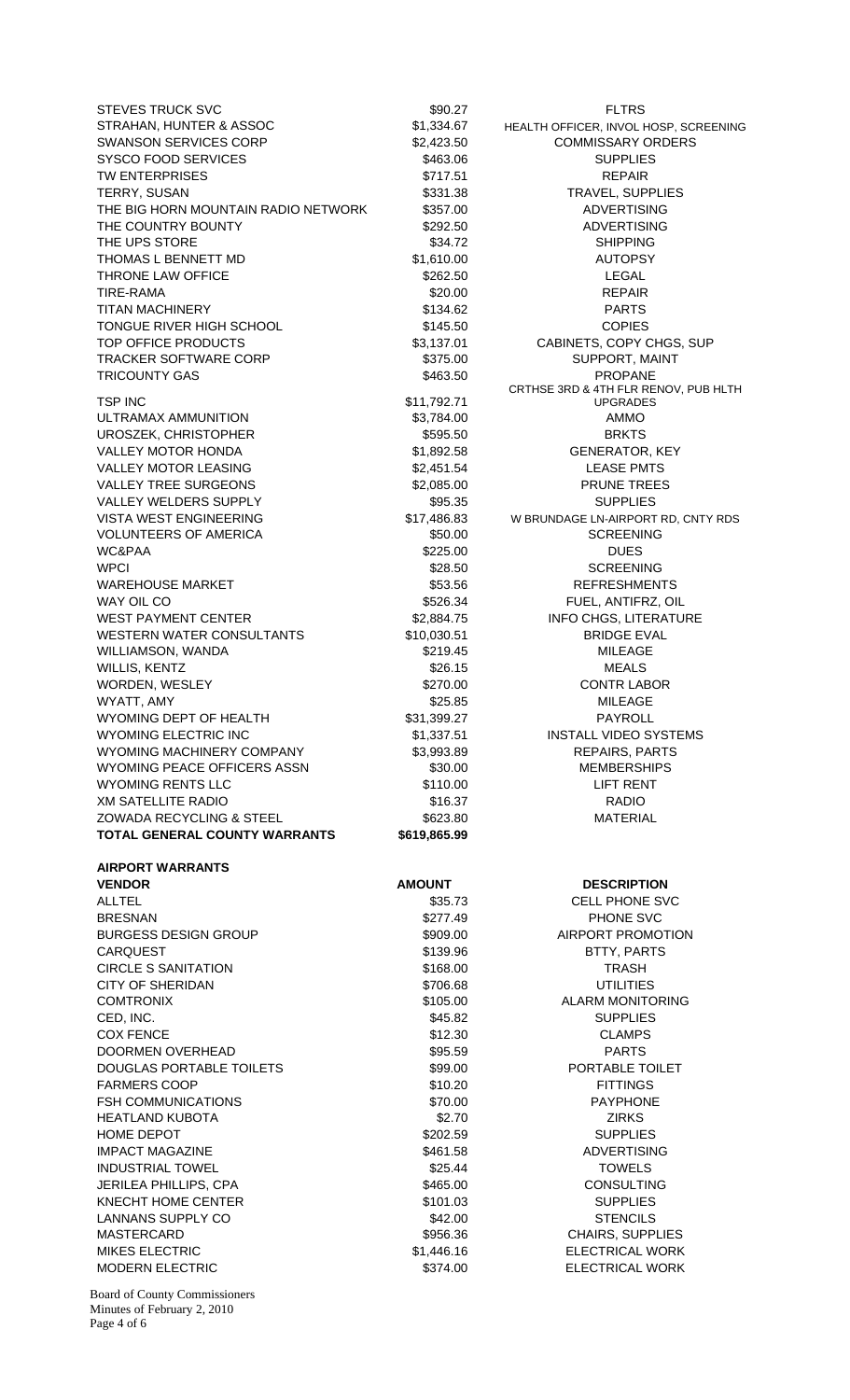| <b>MONTANA DAKOTA UTILITIES</b> | \$5,331.20  | UTILITIES                             |
|---------------------------------|-------------|---------------------------------------|
| <b>NAPA</b>                     | \$64.61     | PARTS, SUP                            |
| OREILLY AUTO PARTS              | \$3.99      | <b>FLTR</b>                           |
| POWDER RIVER HEATING & AC       | \$15,000.00 | <b>HVAC SYSTEM</b>                    |
| SHERIDAN COMMERCIAL             | \$44.44     | <b>BULBS</b>                          |
| <b>SCA PETTY CASH</b>           | \$87.07     | POSTAGE, MEALS                        |
| <b>SHIPTONS</b>                 | \$83.18     | CABLE, SUP                            |
| SOURCE OFFICE PRODUCTS          | \$124.94    | <b>FLDRS</b>                          |
| <b>STEVES TRUCK SERVICE</b>     | \$44.83     | <b>BELTS</b>                          |
| SMITH, TINA JO                  | \$60.50     | MILEAGE                               |
| TOP OFFICE PRODUCTS             | \$259.28    | <b>SUPPLIES</b>                       |
| <b>VISTA WEST</b>               | \$17,567.42 | SCA TERMINAL REMODEL, SNOW & ICE PLAN |
| <b>WALMART</b>                  | \$458.88    | TV, MNT, SUP                          |
| <b>WAOA</b>                     | \$170.00    | <b>CONF REG</b>                       |
| <b>TOTAL AIRPORT WARRANTS</b>   | \$46.051.97 |                                       |

#### AGENDA

 At the request of the Airport Manager, item No. 8 of the published agenda was removed from consideration (lease agreement with Black Hills Novelty Company for vending services in Terminal Building). The Agenda was approved as amended. ANNOUNCEMENTS

No announcements.

## PUBLIC COMMENTS

No public comments.

## COUNTY AIRPORT

 Airport Manager John Stopka advised that the lease with the Sheridan Area Rural Fire Protection District, to construct a fire hall at the Airport Business Park, needed to be amended to allow the District's financial lender some protection from default of the construction loan. He said the County would also gain by being able to assume the loan under the same terms and conditions. The Board approved the lease amendment which cites the required revisions, with all other terms of the September 1, 2009 agreement remaining in full force and effect.

 Mr. Stopka reported that Sign Products, Inc. has leased wall space at the Terminal Building for many years for a motel advertising sign with phone connection. The new lease agreement would raise the rental rate to \$125 a month. The Board approved the Terminal Wall Space Agreement with Sign Products, Inc. for a term ending January 31, 2015.

## KLEENBURN RECREATION AREA

 To support the Sheridan County Parks and Recreation Board and its management of the Kleenburn Recreation Area, the Board authorized the Chairman to submit a Fish Wyoming grant application to the Wyoming Game and Fish Department requesting \$17,500 in funding for the purchase and installation of a vaulted CXT restroom facility. County Engineer Ken Muller said this is 50% of the estimated cost of the facility. COUNTY NORTH MAIN PROPERTY

 Administrative Director Renee' Obermueller said the county was approached for temporary staging space by DRM, Inc., contractor for the North Main Street reconstruction project. The County has eight lots at 1604 North Main Street that would be available for